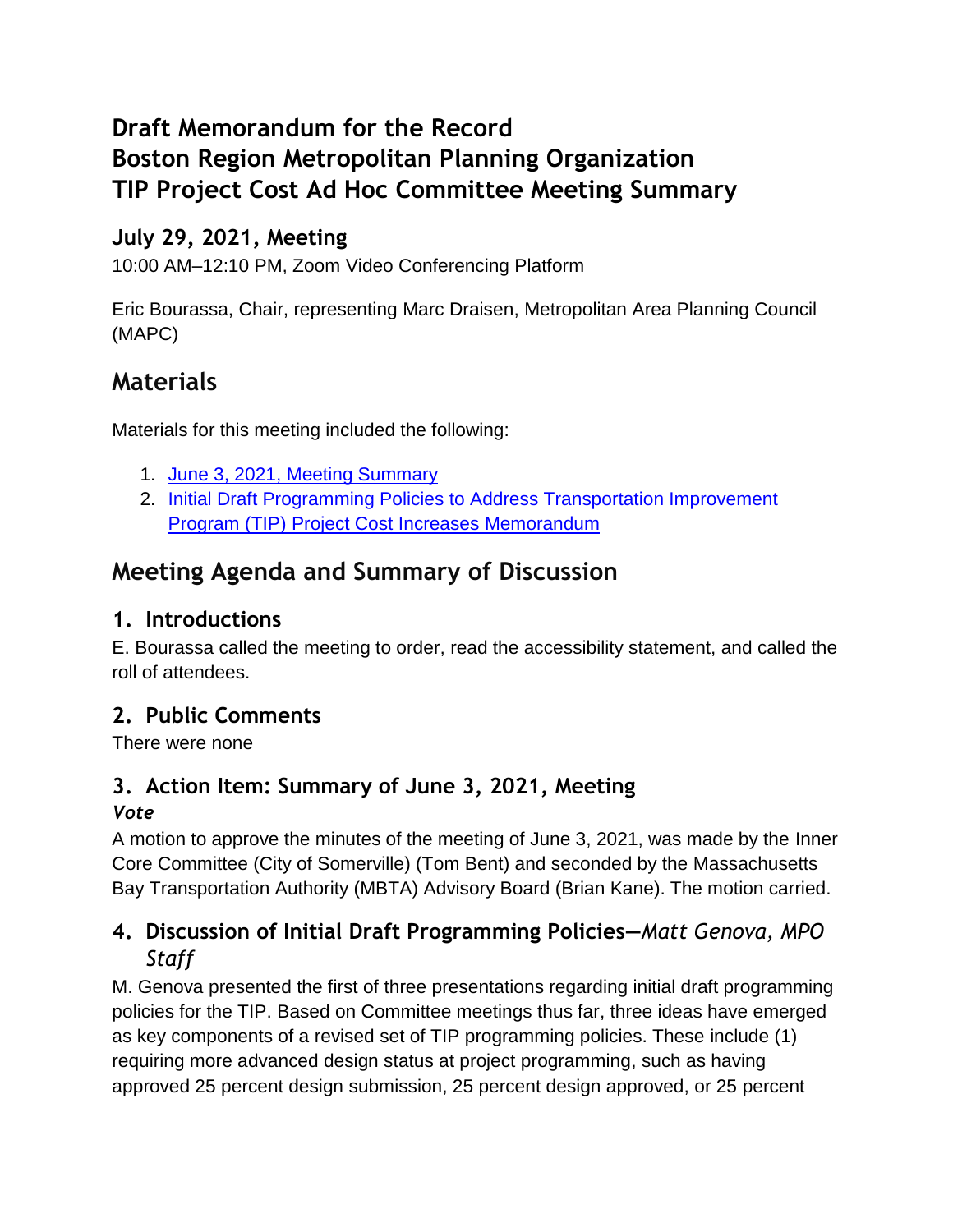design public hearing; (2) creating additional touch points between project proponents, MPO staff, the MPO board and Massachusetts Department of Transportation (MassDOT) staff around project progress, deadlines, and challenges; and (3) establishing a policy for rescoring projects when costs or scopes change beyond a specified threshold. M. Genova also referenced the posted memorandum that highlights these three items.

E. Bourassa asked M. Genova if he wanted to review all three of these components or pause after each one for questions. M. Genova preferred pausing after each one to allow sufficient question time. E. Bourassa then clarified that the expectation for the meeting is not to take a vote or formally approve everything, but rather to get the Committee's general consensus on the types of policy changes desired. MPO staff could then use this information to provide a recommendation that the Committee could review and discuss at the next meeting, ideally followed by a vote. M. Genova agreed.

#### *Recommendation One—Design Status at Programming*

M. Genova presented the first recommendation, which is to consider changing the required design status of a project at programming. This proposed recommendation would set a higher threshold for project programming than what is currently required, which is that a project is approved by MassDOT's Project Review Committee prior to allocating funding to it in the TIP. The recommendation is to raise this threshold to at least a MassDOT-approved pre-25 percent project scope and cost estimate but could go further than that to require fully approved 25 percent plans or the completion of a 25 percent design public hearing. One of the goals for today will be for this Committee to weigh the pros and cons of setting a higher bar for project proponents for project design prior to programming. One possible complementary policy change could be to formalize a process for project proponents to have their projects scored by MPO staff prior to advancing design beyond Project Review Committee (PRC) approval. This would provide project proponents some guidance on how likely their project is to receive MPO funding before a proponent invests significantly in design.

M. Genova stated that there are two key questions for consideration regarding this proposed policy. The first is what is the appropriate balance between flexibility and certainty in the project selection process? In other words, what are some of the tradeoffs of setting a higher bar for municipalities but creating more certainty for the MPO? The second question is what, if anything, should be done for project proponents that need additional support to reach 25 percent design? M. Genova noted that this is a theme that has come up a number of times for smaller municipalities with fewer planning resources, so the MPO may want to consider creating some sort of complementary guidance or support system to address those concerns.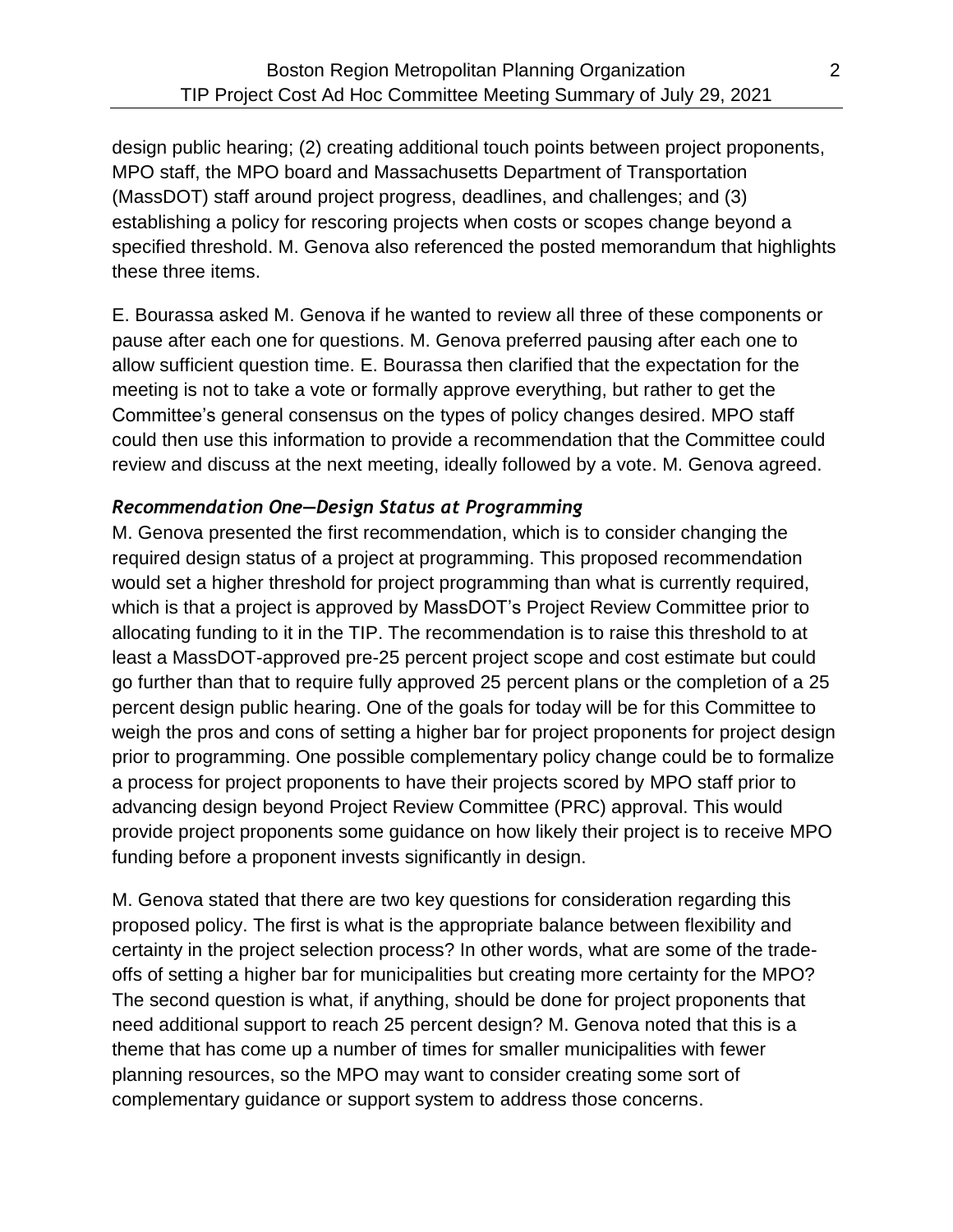#### *Design Status at Programming Discussion*

Lenard Diggins (Regional Transportation Advisory Council) asked about the extent to which proponents who seek funding from the MPO have other options for getting their projects funded. M. Genova replied that typically when a proponent comes to MPO staff with a project, most, if not nearly all, of the time the MPO is the sole source of capital funding for that project outside of municipal contributions for design, permitting, and right-of-way. E. Bourassa stated that the way that transportation infrastructure is funded in Massachusetts is that cities and towns pay for projects using Chapter 90 mitigation funds while the MPO uses federal dollars. Additional state transportation resources for municipalities exist, such as the MassWorks grants program, and there are private contributions through mitigation efforts for land development projects. For most cities and towns with large projects, the MPO is the main funding source.

E. Bourassa requested that John Bechard (MassDOT, Highway Division) explain MassDOT's review process after projects have been PRC approved.

J. Bechard stated that MassDOT reviews projects based on its TIP programming year. Projects in the current and first year of the TIP have a 30-day review cycle; projects programmed outside of the first two years of the TIP have a 60- to 90-day cycle; and unprogrammed projects are reviewed based on staff availability. He stated that MassDOT is willing to work with the MPO to establish policies that will work within this schedule. Projects that are both unprogrammed and unlikely to advance in design are generally not prioritized by MassDOT.

J. Bechard stated that MassDOT has instituted measures to mitigate cost increases and scope changes. This includes a new engineering directive requiring a pre-25 percent scoping meeting at roughly the 10 percent design phase, during which MassDOT, proponents, and consultants discuss details of a project's scope. He noted that initial costs determined during PRC approval are dependent upon scope inputs provided by proponents. Cost increases can occur during MassDOT review following 25 percent design submission, as they may determine that certain aspects of the project were not included in the original scope submitted to PRC. The pre-25 percent scoping meeting is intended to mitigate these discrepancies by ensuring that all parties agree on a direction in project design.

The Committee discussed potential project design thresholds for TIP programming.

E. Bourassa asked if the 25 percent design submission should be the minimum stage for a project to be programmed in the TIP. J. Bechard stated that 25 percent design submission is a good indication of whether a project is a good candidate to be funded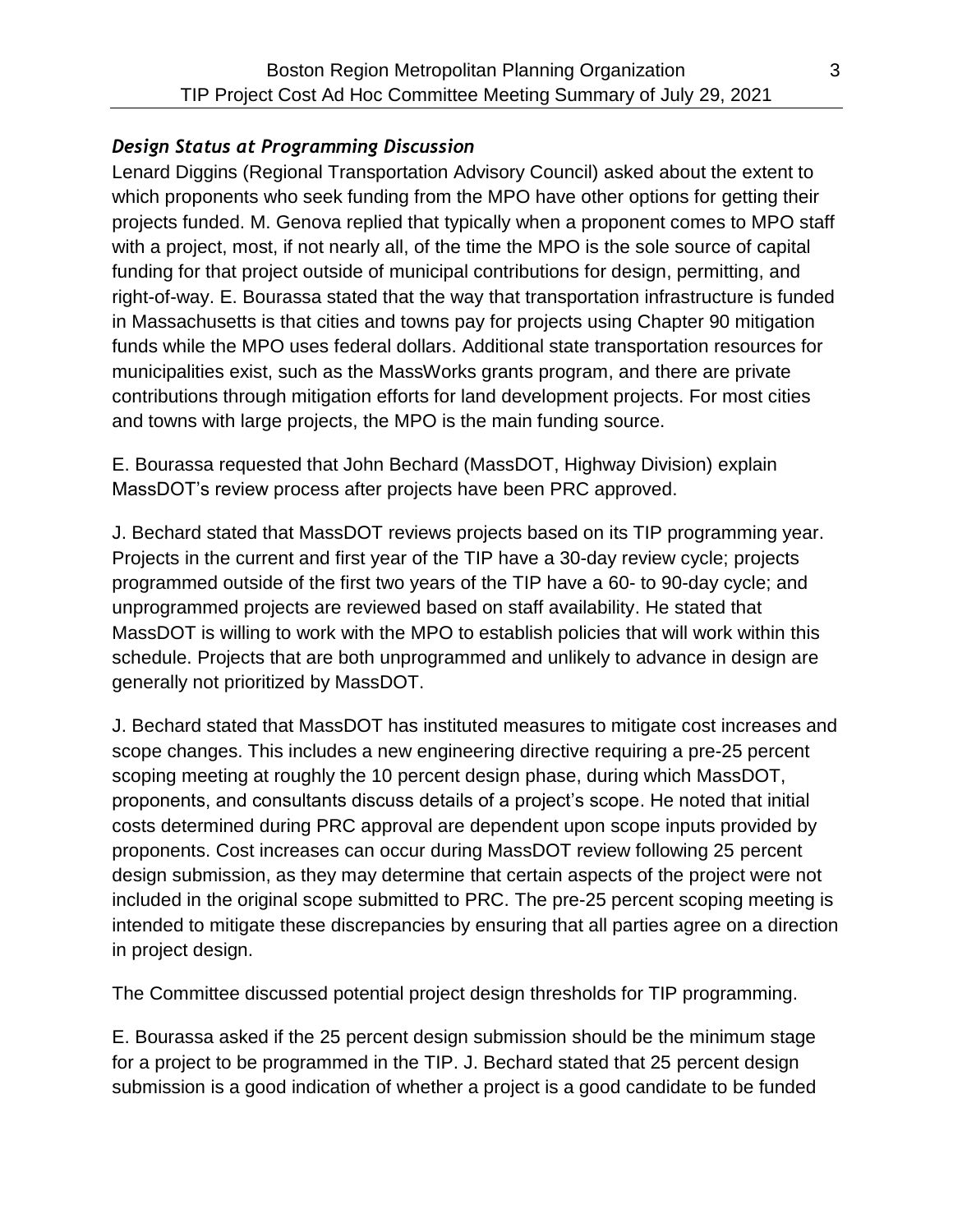and constructed. He stated that MassDOT's pre-25 percent scoping meeting is used to ensure that projects will see minimal changes to scope and cost when they reach 25 percent design.

J. Bechard noted that other MPOs have a smaller backlog of projects than the Boston Region MPO. If a project needs to be removed from the TIP, some MPOs would not have another project they can program. As such, MassDOT is more stringent with the review process for these MPOs. Failing to do so could result in programming a MassDOT-sponsored project that may not address the needs of the region to prevent loss of funding.

John Romano (MassDOT, Highway Division) agreed that 25 percent design submission is an optimal stage to be programmed in the TIP. He noted that the 25 percent design public hearing is the first opportunity for communities to provide input on the project, which may result in scope changes. If the MPO determines that the 25 percent design requirement for programming is too great a burden for some communities, the MPO will need to accept that cost increases will likely occur between PRC approval and 25 percent design. He suggested that the MPO could initially program fewer projects in each outer TIP year to leave funds available for these cost increases.

M. Genova clarified the different design stages discussed in the proposal, regarding the proposed policy changes. These are presented as a sliding scale of potential stages where the MPO would feel they have sufficient information for programming. Pre-25 percent scope approval means that MassDOT has reviewed the scope and updated it from the PRC estimate. The 25 percent design submission means that the proponent has submitted the project for review but it is still pending approval. The MPO could choose to wait until the 25 percent design is approved. Alternately, the minimum stage could be after the 25 percent design public hearing is held.

T. Bent suggested that MassDOT provide updated scopes determined at the pre-25 percent scoping meeting to proponents and consultants to help them better understand what MassDOT will require. J. Bechard stated that MassDOT's new engineering directive requires all projects to have a pre-25 percent scoping meeting, which involves both proponents and consultants.

J. Bechard stated that MassDOT identified which of its projects experience the greatest cost increases. Bridge projects experienced up to a 10 percent increase in cost from inception to construction. Alternately, other types of projects experienced increases up to 35 percent. He noted that the project limits for bridge projects are, in general, strictly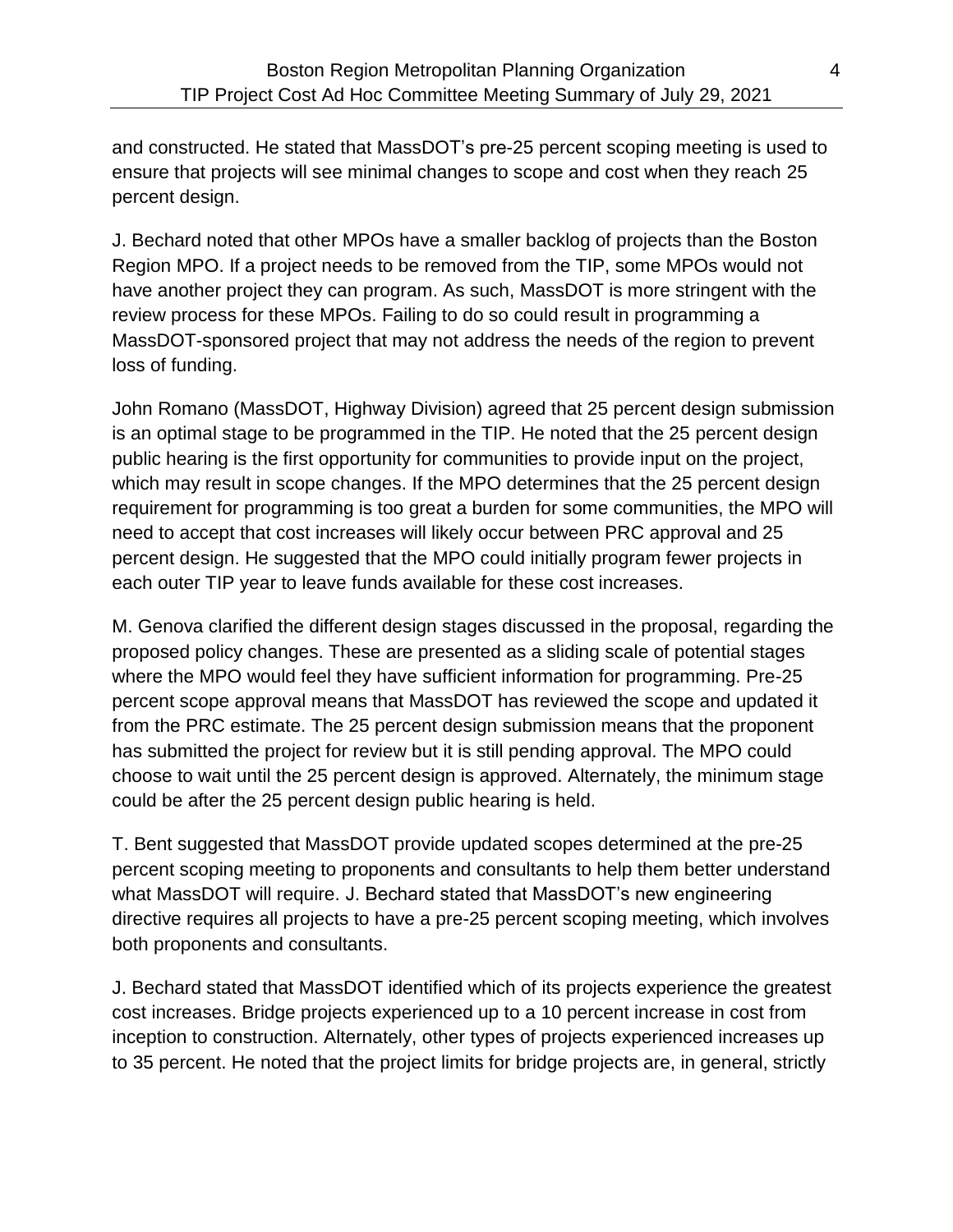established during the project's initial design, which allowed for earlier scoping. Issues with project limits for other types of projects may not be identified until later in design.

E. Bourassa requested clarification on MassDOT's process following PRC approval. J. Bechard stated that the PRC approval letter is sent to the proponent. This includes the PRC-determined project cost, in addition to contingency costs; contingency costs include 10 percent overruns, construction engineering, police detail during construction, and utility work. He noted that some projects are designed to the PRC-established cost without accounting for the contingency costs. As a result, estimated project costs submitted to the MPO may not account for contingency costs.

E. Bourassa stated that the Ad Hoc Committee needs to determine a balance between requiring projects to reach the pre-25 percent scoping meeting and requiring projects to have had a 25 percent design public hearing. He asked J. Bechard if he felt that the pre-25 percent scoping meeting was an adequate threshold. J. Bechard stated the pre-25 percent scoping meeting would be an ideal threshold, as this would allow projects to be programmed earlier in their design stage.

L. Diggins asked if MassDOT can assist with design funds for communities that do not have resources available to reach the pre-25 percent scoping meeting. E. Bourassa stated that the Commonwealth provides funds for design, such as through MassWorks and Complete Streets program. Benjamin Muller (MassDOT, Office of Transportation Planning) stated that lack of funds is not necessarily why communities struggle to advance projects. It can also be attributed to inexperience with either designing federalaid projects or the MassDOT process. In addition, some communities lack sufficient staff to track and reach milestones. He suggested that providing increased guidance, conducted by MPO staff or subregional partners, could assist proponents through the process. L. Diggins supported this, adding that outreach could be conducted to communities that have not had TIP projects, should they be stymied by the TIP process.

E. Bourassa suggested that MPO staff could conduct preliminary evaluations of projects early in the design process and before they reach a programming threshold, allowing proponents to see if their projects would be competitive during TIP programming. Should a project receive a low preliminary score, proponents could modify or abandon a project before investing significant resources. T. Bent supported this concept.

J. Romano asked if Unified Planning Work Program funding or a portion of the MPO's Regional Target funds could be used to provide workshops and training for proponents on design and the MassDOT process. Increased familiarity with best practices could result in fewer cost overruns. E. Bourassa suggested that workshops or refreshers on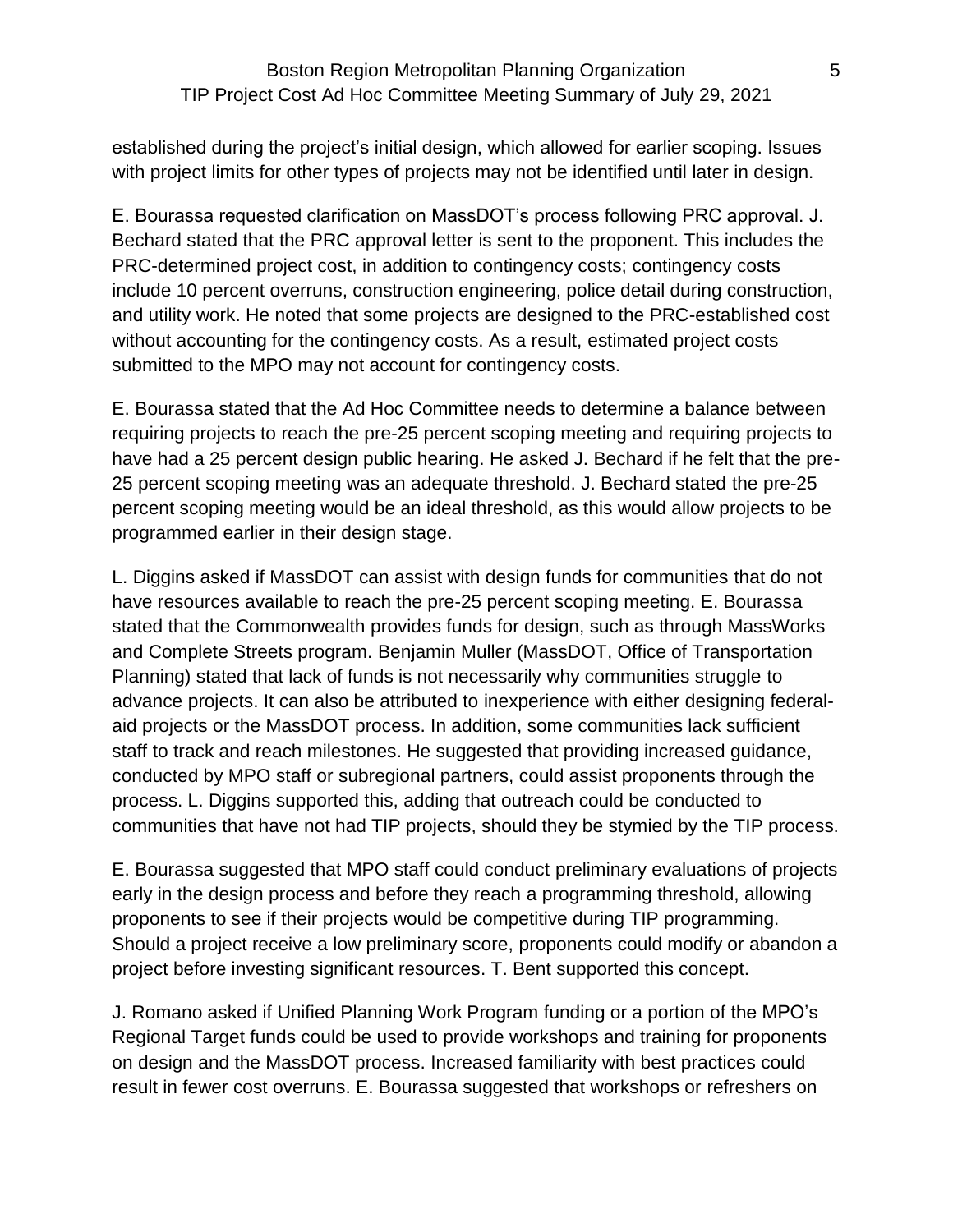the design process could be held at MAPC subregional meetings. This could include updates to the MassDOT review process and how it relates to the MPO. This could potentially be incorporated into the outreach efforts of MAPC and Central Transportation Planning Staff (CTPS).

B. Muller noted that the MPO can change the programming threshold in several years, should the MPO determine that a different threshold may be more effective. He noted that because the pre-25 percent scoping meeting is a relatively new requirement, there may be a number of initiated projects in the Universe of Projects that will not meet this requirement. As more projects are initiated, there will be more projects that meet this threshold. He recommended using 25 percent design submission as the threshold for programming. T. Bent suggested that the policy should be applied to new projects in the federal fiscal years 2023–27 Universe of Projects.

Steve Olanoff suggested that all projects should have public hearings prior to programming. Scope changes and cost increases could occur at the 25 percent design public hearing, which may be mitigated with early outreach. L. Diggins supported this idea, adding that this could either be mandated by the MPO or issued as a strong recommendation by MPO staff to proponents.

Tegin Teich (Executive Director, CTPS) asked if the pre-25 percent scoping meeting results in updated project costs. J. Bechard stated that project costs are not necessarily changed following the meeting. However, the meeting allows MassDOT to discuss items that may need to be included in the scope, and to check on the progress of proponents and consultants. This includes ensuring that proponents are including elements requested by MassDOT and to inform proponents of potential changes in the area, such as new developments in the vicinity of the project area that may affect travel patterns. He added that if the project scope or cost increases by 25 percent, MassDOT may request that the project be resubmitted for PRC approval.

J. Romano stated that the cost estimates following the pre-25 percent scoping meeting may not reflect the 25 percent design cost. J. Bechard noted that the largest cost increases generally occur between PRC approval and 25 percent design. The pre-25 percent scoping meeting aims to mitigate potential cost increases by discussing if the project design is adhering to the proposed scope.

E. Bourassa provided an overview of the discussion:

- The Committee supported either pre-25 percent scoping meeting or 25 percent design submittal as TIP programming thresholds.
- The Committee supported preliminary scoring of PRC-approved projects.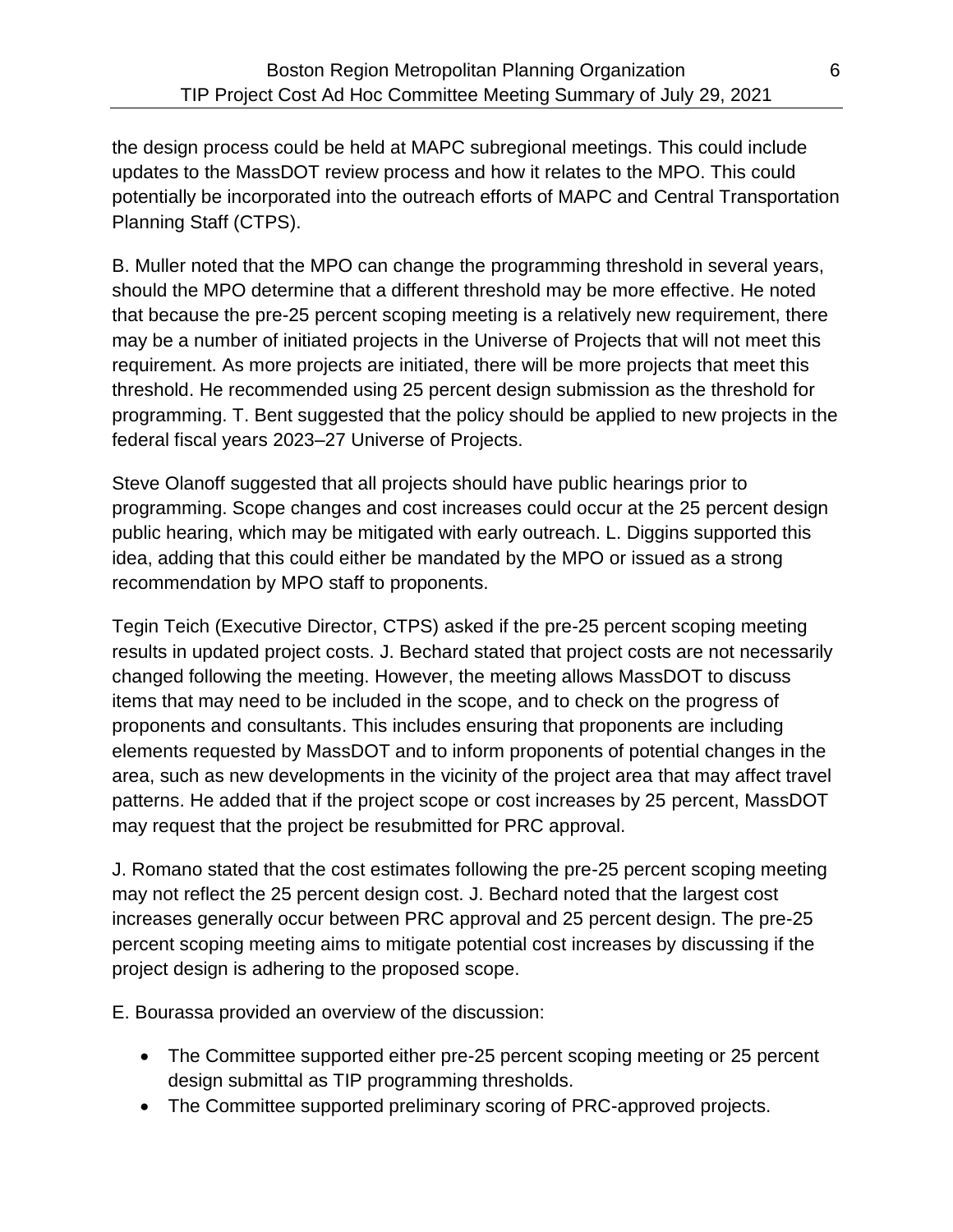The Committee supported educational outreach to communities following the approval of the Committee's recommendations. This would include updates on the design process.

M. Genova stated that he felt that Committee members expressed interest in either having MassDOT confirm that the PRC cost estimate is reasonably accurate or that costs are updated based on scope changes before projects are programmed in the TIP.

### *Second Recommendation—Increasing TIP Stakeholder Communication*

M. Genova outlined the proposed changes to stakeholder communication, above MPO staff's current stakeholder outreach:

- 1. Establish biannual check-ins between MPO staff, project proponents, and MassDOT staff on project status
- 2. Encourage proponents to include MPO staff on design submissions to MassDOT
- 3. Require proponent presentations to the MPO when there are major cost or scope changes to currently programmed projects
- 4. Create additional materials detailing the TIP process for proponents

These recommendations would support better TIP stakeholder engagement without requiring significant additional staff time or resources.

M. Genova offered two questions for consideration:

- 1. Should certain actions be required by proponents? If so, how should this be enforced?
- 2. Do members desire more regular project status updates? If so, what is the best format for this information?

### *Stakeholder Communication Discussion*

T. Bent supported all the proposed recommendations and suggested that the frequency of check-ins should be based on a given project's scale and type. He requested that proponents attend MPO meetings to provide more regular project status updates, as this facilitates better discussion both among MPO members and with proponents.

L. Diggins advocated receiving written updates from proponents while leaving the opportunity open to request that proponents attend an MPO meeting if they feel that discussion is warranted.

E. Bourassa suggested that proponents should address the MPO in person if their projects increase in cost. Requiring proponents to attend meetings creates a degree of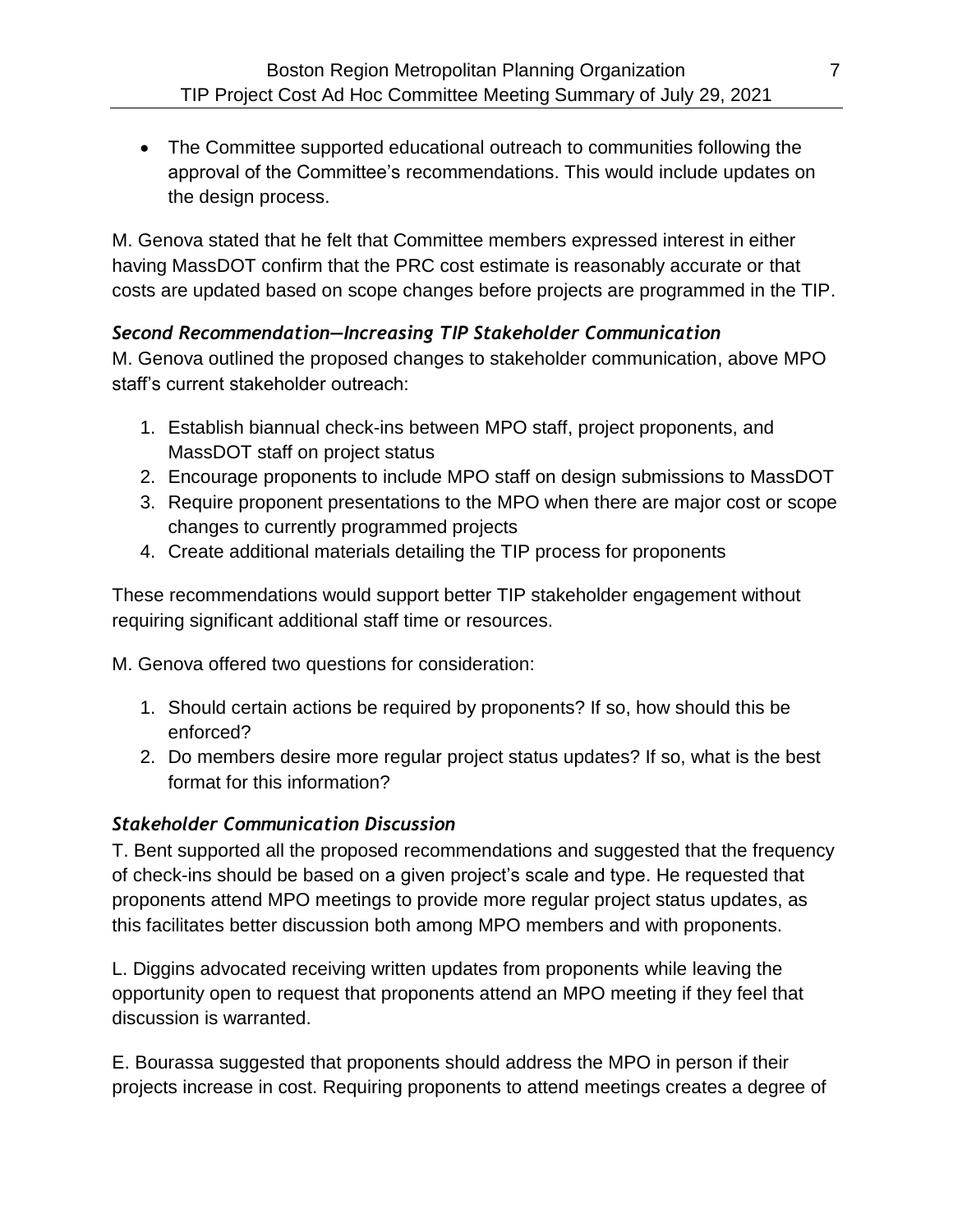accountability. T. Bent and L. Diggins supported this, with L. Diggins adding that he would prefer nonurgent check-ins to be handled first with written updates. E. Bourassa noted that check-ins could be conducted virtually or on the phone.

T. Bent suggested that proponents could provide updates in person if a project is particularly large scale or complex. Alternately, MPO staff could give a presentation summarizing project updates.

Rich Benevento (WorldTech Engineering) suggested that project readiness should be included in discussions regarding cost increases. Project readiness and cost are highly important to the MPO. He asked for the best method to relate this information to the MPO, and the ideal point that proponents should provide this information.

J. Bechard asked R. Benevento to provide thoughts on cost and scope increases between PRC and 25 percent design. R. Benevento speculated that some project costs, when submitted to PRC, may be artificially low to better ensure PRC approval. He noted that much data is missing during PRC approval, such as subsurface data and utilities within the project area. He stated that proponents and consultants must be transparent about project costs, noting that construction costs have increased in recent years. He added that the pre-25 percent scoping meeting is of vital importance to ensure that MassDOT, consultants, and proponents are all on the same page.

Ken Miller (Federal Highway Administration) noted that MassDOT and the MPO could conduct an analysis and propose a different rate of inflation for projects in the outer four years of the TIP. He suggested that the 10percent review/pre-25percent scoping meeting could be incorporated into the PRC process and added that that unit costs should be discussed at the Ad Hoc Committee as a measure of project costeffectiveness.

E. Bourassa stated there is consensus on the recommendations outlined by M. Genova.

### *Third Recommendation—Project Rescoring*

M. Genova stated that the third recommendation is to establish a clear and consistent policy for rescoring projects when costs and scope change beyond a specified threshold. Any rescoring policy should include a defined set of impacts that rescoring could have on program projects, including whether projects should be delayed to a later fiscal year, removed from the TIP entirely, or limited in how much additional MPO funding they can access.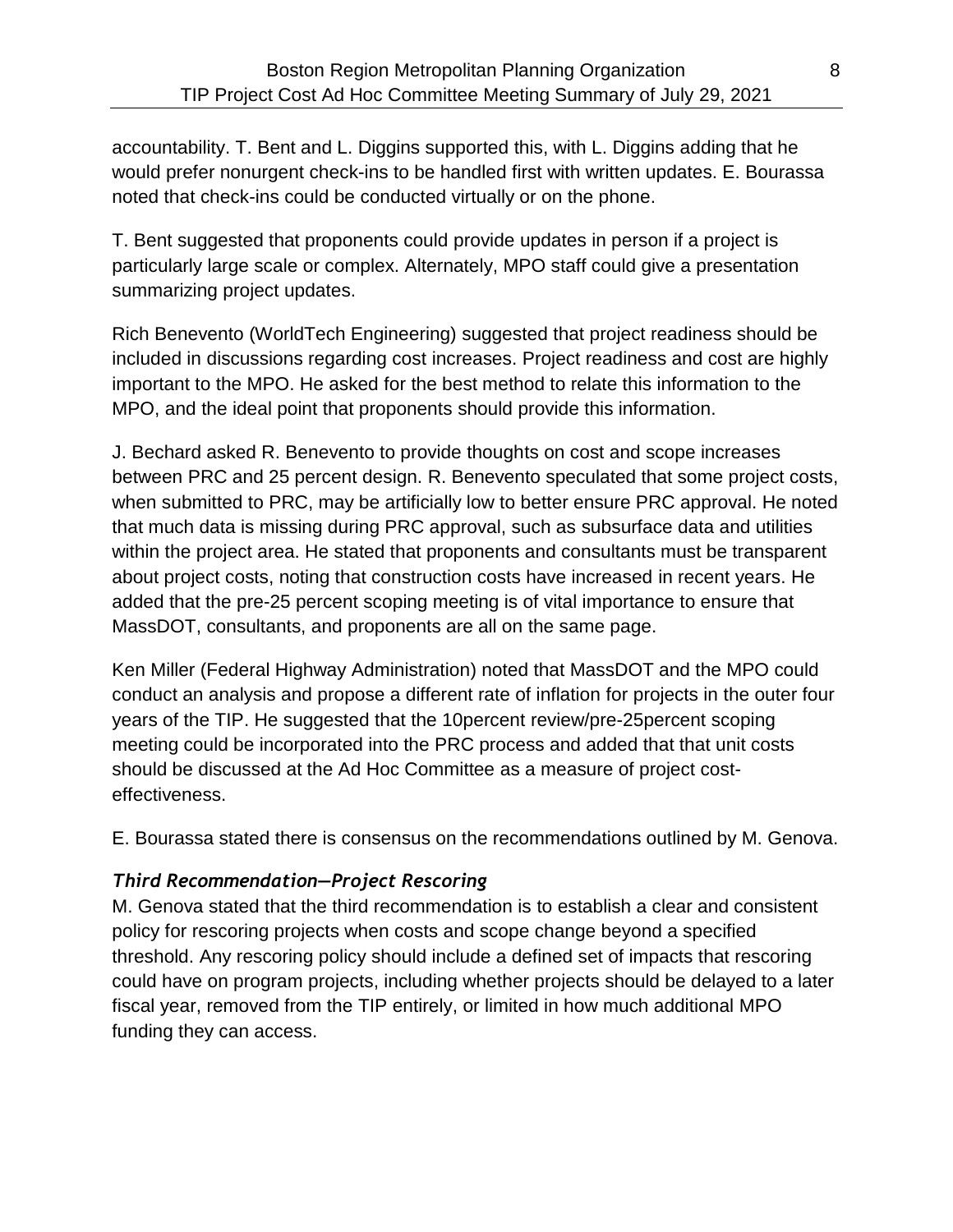M. Genova provided an overview of the components that would need to be addressed to have a full process for rescoring:

- 1. What cost increase should trigger a warning?
- 2. Should cost-effectiveness scoring be used to evaluate across projects or within projects?
- 3. How should cost-effectiveness be measured? Example methods include be cost per point, cost per unit, or cost per user.
- 4. Are any projects exempt from rescoring?
- 5. At what point in the annual TIP process does rescoring happen?
- 6. Are any qualitative assessments made of projects as part of the rescoring process?
- 7. What rescoring would trigger further action by the MPO board?
- 8. What would these further actions entail?

As a higher level question, M. Genova asked the Committee if they wished to advance some level of rescoring in the event that project costs change and, if so, how it would take shape.

#### *Project Rescoring Discussion*

E. Bourassa noted that it is within the MPO's power to remove a project from the TIP. However, there is no precedent for doing it. Historically, the MPO has committed to projects once they've been selected for funding. Removing projects would likely be a subjective and difficult process. He stated that a loose policy could state that if a project's cost increases by a certain amount, it will be subject to rescoring and would be objectively evaluated against other projects. Depending on the results, the MPO may choose to continue supporting the project, to not fund the difference between the original and new cost, or to remove the project from the TIP. This would create accountability and encourage proponents to follow TIP guidelines.

J. Bechard stated that contingencies should be included in the project cost when determining the trigger for rescoring. Otherwise, if the MPO chose to still include a project in the TIP, the project could still have another cost increase if the project had been designed to the inflated cost programmed in the TIP. He clarified that projects have a 10 percent contingency for project overruns, a sliding scale for construction engineering of five to 15 percent, and traffic police costs. This generally totals to a 25 percent contingency. E. Bourassa noted that this would also include four percent inflation in each of the outer four years of the TIP.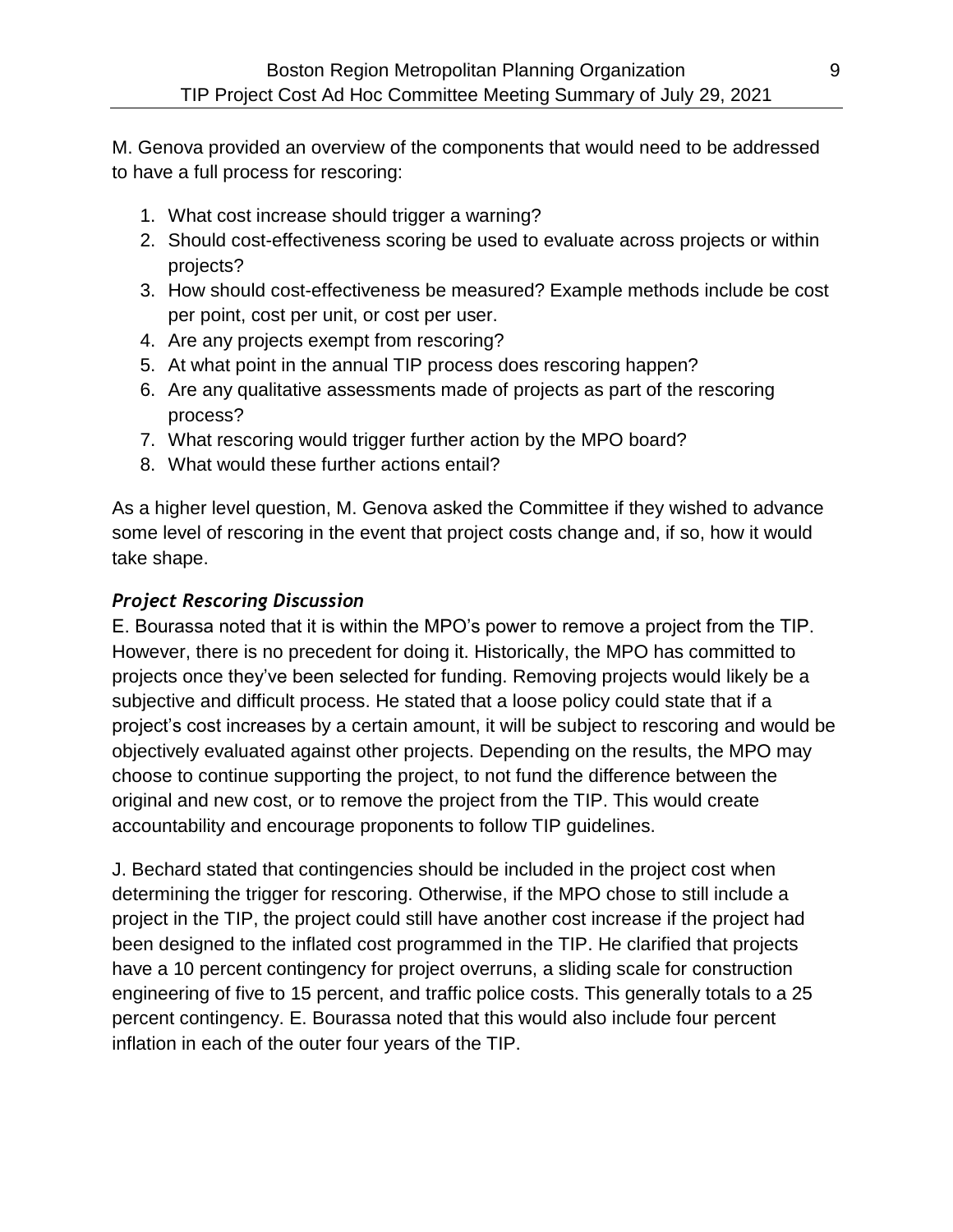T. Bent supported including contingencies and inflation in determining the rescoring trigger. He added that the MPO should discuss increasing the inflation rate of four percent per TIP year. Given the rising cost of construction materials, increasing the percentage of contingencies should be considered.

T. Bent stated that while he is supportive of a percentage increase being the trigger for rescoring, he feels that it may depend on the original scope and the project type. He expressed that the reason for a cost increase could be a factor in determining that a project will be rescored. For instance, rescoring may be warranted if the cause of scope creep was the addition of unnecessary elements. He added that the MPO ultimately wants to fund regionally beneficial projects, and some cost increases will add value to a project. E. Bourassa emphasized that the proposal does not mean that the MPO would never fund cost increases. Rather, the proposal will establish a more objective process for reevaluating projects and allow the MPO to act with a combination of qualitative and quantitative analysis.

B. Muller stated cost changes are determined during TIP readiness days in early spring. For the Boston Region MPO, unlike other MPOs in the state, many cost changes are determined earlier because these changes affect more projects. He asked if it would be beneficial for the Boston Region MPO to have a TIP amendment in the fall, determine large scope changes, and then conduct rescoring. Alternately, he asked if rescoring would be independent from the TIP amendment process. M. Genova stated there should be consideration for whether the MPO would want to handle cost increases as they occur on a rolling basis, or if there could be a set timeline surrounding a TIP amendment.

E. Bourassa suggested that the rescoring system should be relatively simple if it is incorporated into the MPO decision-making cycle, stating that the normal TIP scoring process is too complex and time consuming.

L. Diggins suggested that the Committee determine if there will be consequences for rescoring before deciding if MPO staff will rescore projects.

J. Romano stated that he would prefer to know the reason for the cost increase than the percentage increase from the original cost. He added that the MPO should be informed of price increases far in advance of TIP amendments, to allow adequate time for discussion before voting. E. Bourassa stated that the proposed process should reduce the prevalence of this issue. He added that this process will prevent subjectively moving projects into later years of the TIP to accommodate cost increases of other projects.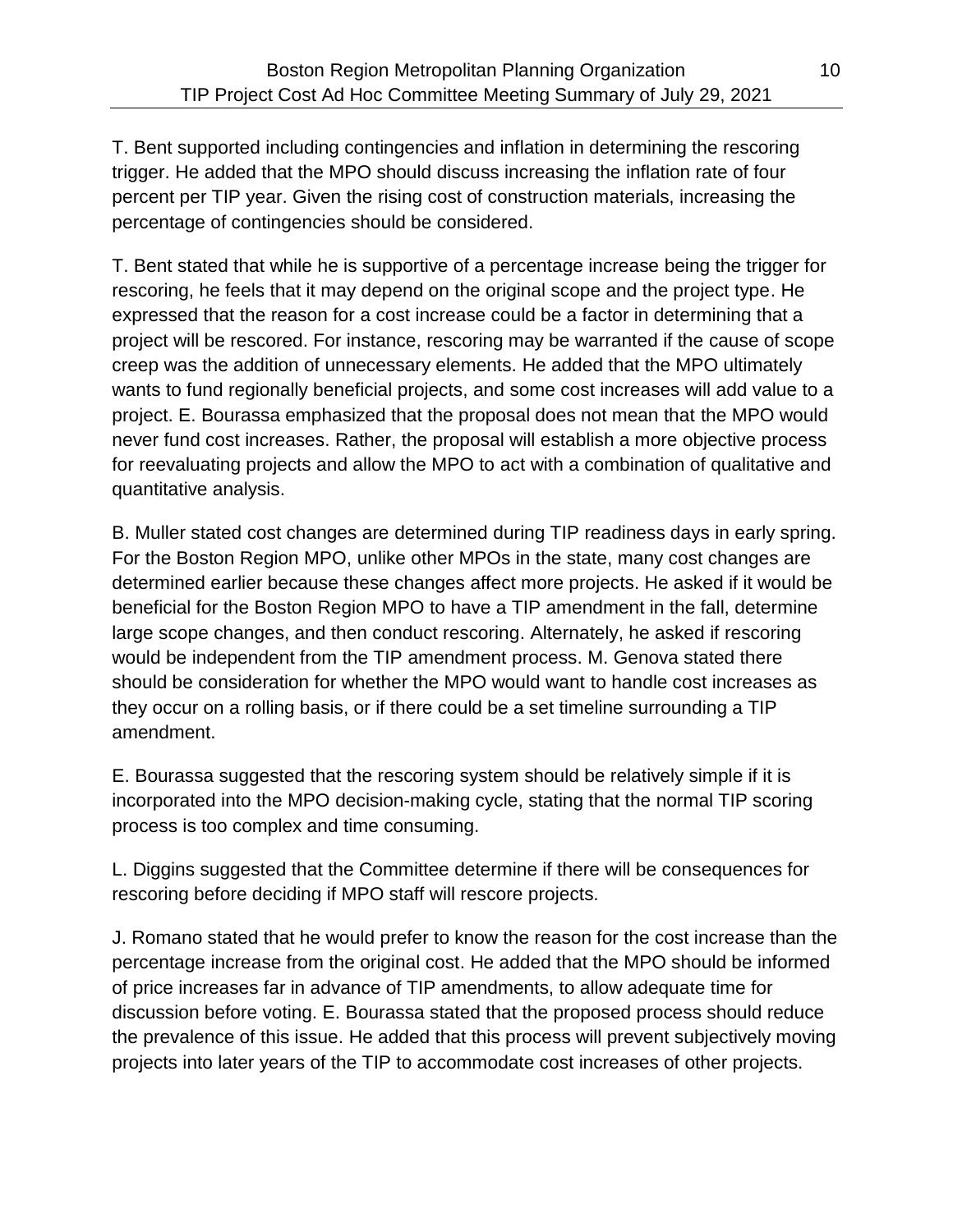# **5. Discussion of Potential Areas for Further Exploration—***Matt Genova, MPO Staff*

M. Genova provided a brief overview of three additional policy areas to review for potential changes. The first was whether the MPO should adjust its current practice of including a four percent per year, non-compounding cost contingency for each project. The second topic of discussion was the implementation timeline for any proposed policy changes. The third topic for consideration was whether the MPO should adopt project development benchmarks similar to what the Cape Cod Commission does with its TIP process. M. Genova also asked the Committee to consider whether or not there are additional ideas beyond these topics that they would like to discuss at future meetings as the proposed policies continue to be refined.

Eric Bourassa suggested that the Committee hold on discussing these items until the next meeting.

### **6. Discussion of Next Steps for the TIP Project Cost Ad Hoc Committee—***Eric Bourassa, MAPC*

Eric Bourassa stated there will be further discussion of the third recommendation at the next meeting.

# **7. Members Items**

There were none.

# **8. Next Meeting**

The committee will meet on August 19, 2021, at 12:30 PM.

# **9. Adjourn**

A motion to adjourn was made by T. Bent and seconded by L. Diggins. The motion carried.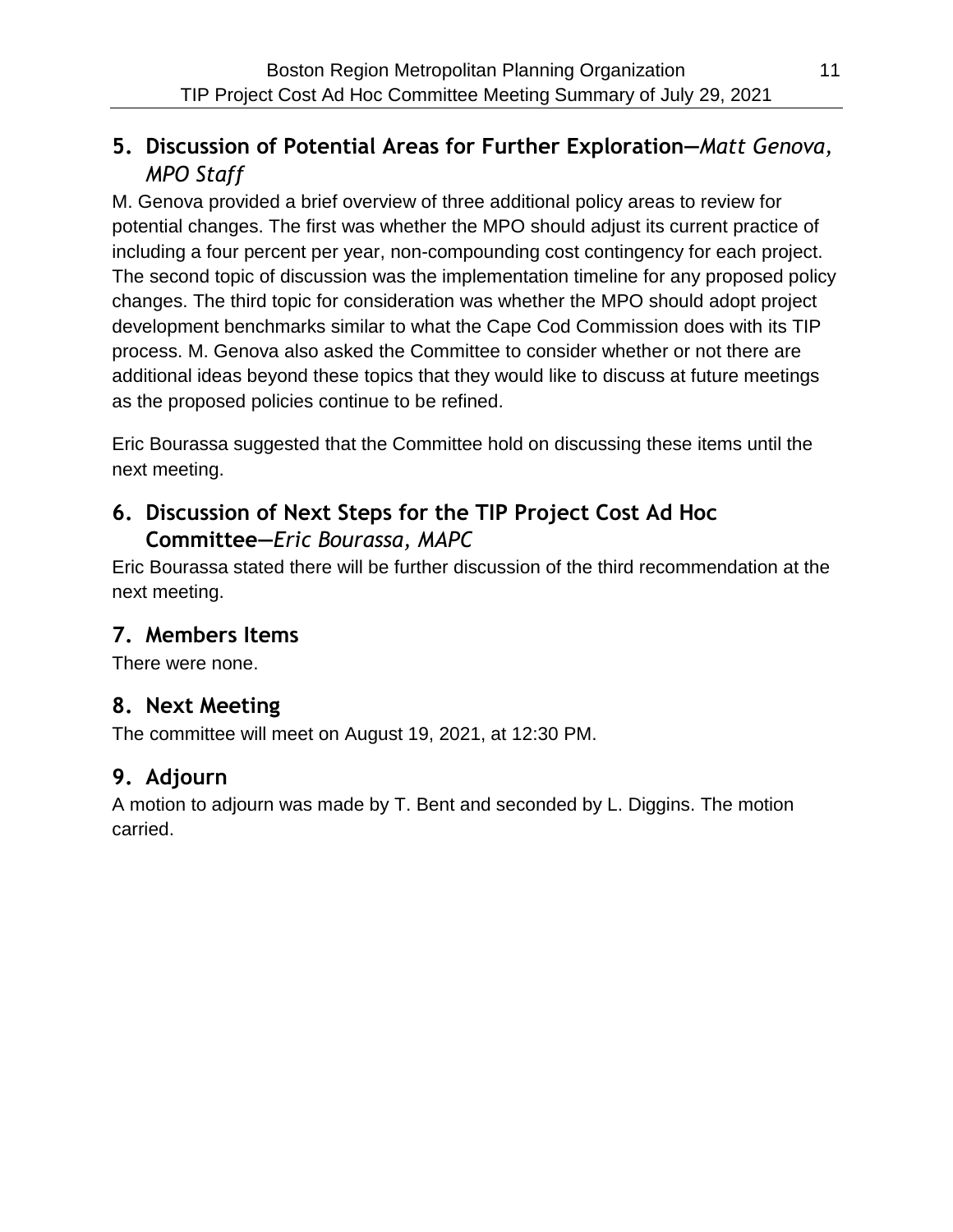# **Attendance**

| <b>Members</b>                                         | <b>Representatives</b><br>and Alternates |
|--------------------------------------------------------|------------------------------------------|
| Massachusetts Department of Transportation (Highway    | John Romano                              |
| Division)                                              | John Bechard                             |
| Metropolitan Area Planning Council                     | Eric Bourassa                            |
| <b>Regional Transportation Advisory Council</b>        | Lenard Diggins                           |
| Inner Core Committee (City of Somerville)              | Tom Bent                                 |
| At Large City (City of Everett)                        | <b>Jay Monty</b>                         |
| <b>MBTA Advisory Board</b>                             | <b>Brian Kane</b>                        |
| SouthWest Advisory Planning Committee (Town of Medway) | <b>Peter Pelletier</b>                   |

| <b>Other Attendees</b>                 | <b>Affiliation</b>                                           |
|----------------------------------------|--------------------------------------------------------------|
| Amira Patterson                        | <b>MBTA Advisory Board</b>                                   |
| <b>Benjamin Muller</b>                 | MassDOT Office of Transportation Planning                    |
| <b>Tina Cassidy</b>                    | North Suburban Planning Council/City of Woburn               |
| Aleida Leza                            |                                                              |
| Joy Glynn                              | <b>MetroWest RTA</b>                                         |
| <b>Jon Seward</b>                      | <b>MoveMass</b>                                              |
| <b>Ken Miller</b>                      | <b>FHWA</b>                                                  |
| <b>Matthew Petersen TransitMatters</b> |                                                              |
| Sarah Bradbury                         | <b>MassDOT Highway District 3</b>                            |
| <b>Timothy Paris</b>                   | MassDOT Highway District 4                                   |
| Darlene Wynne                          | North Shore Task Force/City of Beverly                       |
| Michaela Boneva                        |                                                              |
| <b>Steven Olanoff</b>                  |                                                              |
| Sheila Page                            | Town of Lexington                                            |
| <b>Bonnie Friedman</b>                 |                                                              |
| <b>Cassie Ostrander</b>                | <b>FHWA</b>                                                  |
| Kristiana Lachiusa                     |                                                              |
| Joe Collins                            | Town of Norwood                                              |
| Catherine Bowen                        | Town of Belmont (School Committee, Community Path Committee) |
| <b>Chris Reilly</b>                    |                                                              |
| <b>Rich Benevento</b>                  | <b>WorldTech Engineering</b>                                 |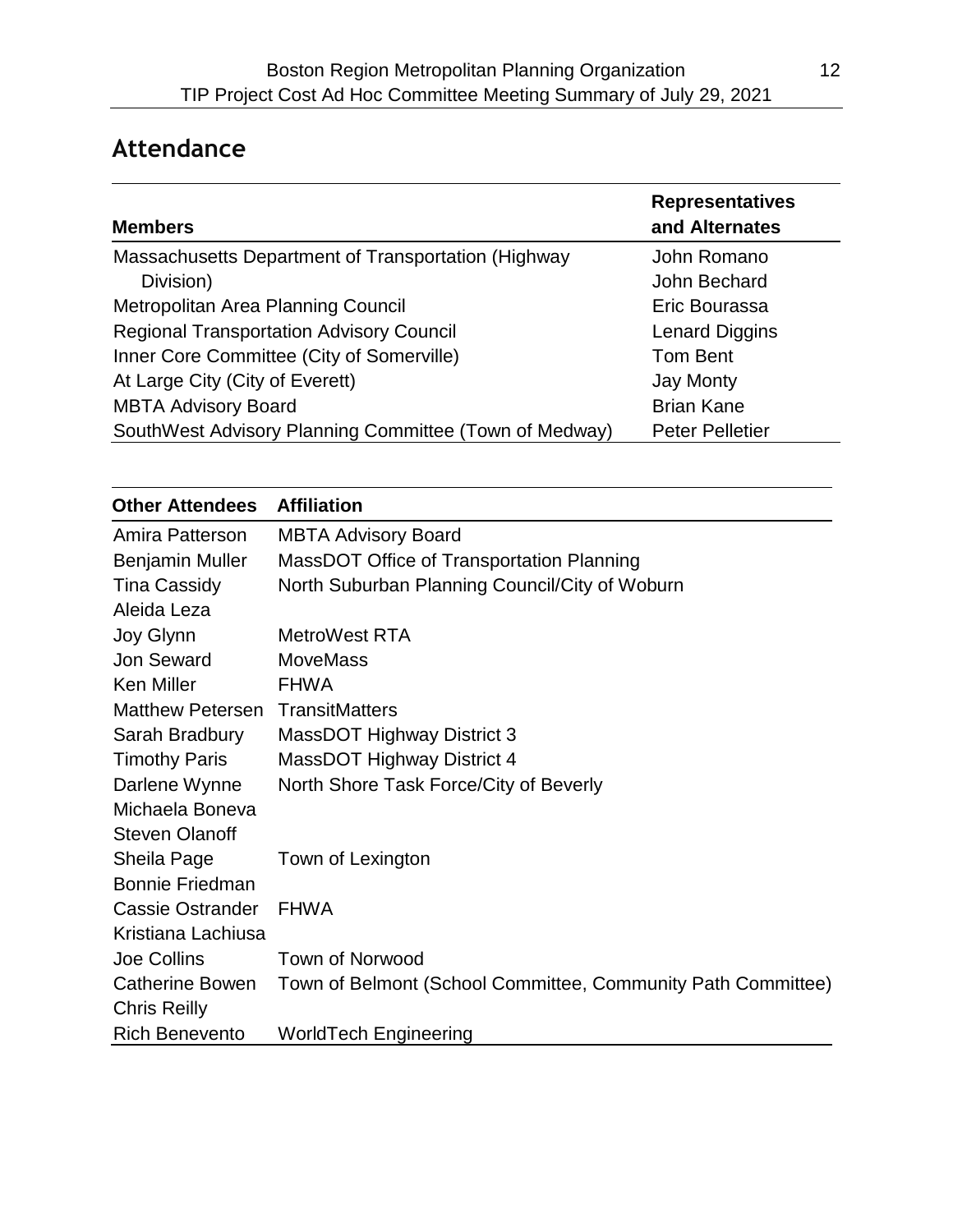#### **MPO Staff/Central Transportation Planning Staff**

Tegin Teich, Executive Director Anne McGahan, Chief Planner Ariel Patterson, Transportation Planner Betsy Harvey, Transportation Equity Program Manager Jonathan Church, Manager of MPO Activities Matt Genova, TIP Manager Michelle Scott, Chief Planner Sandy Johnston, UPWP Manager Kate White, Public Outreach Coordinator Róisín Foley, Administrative and Communications Assistant